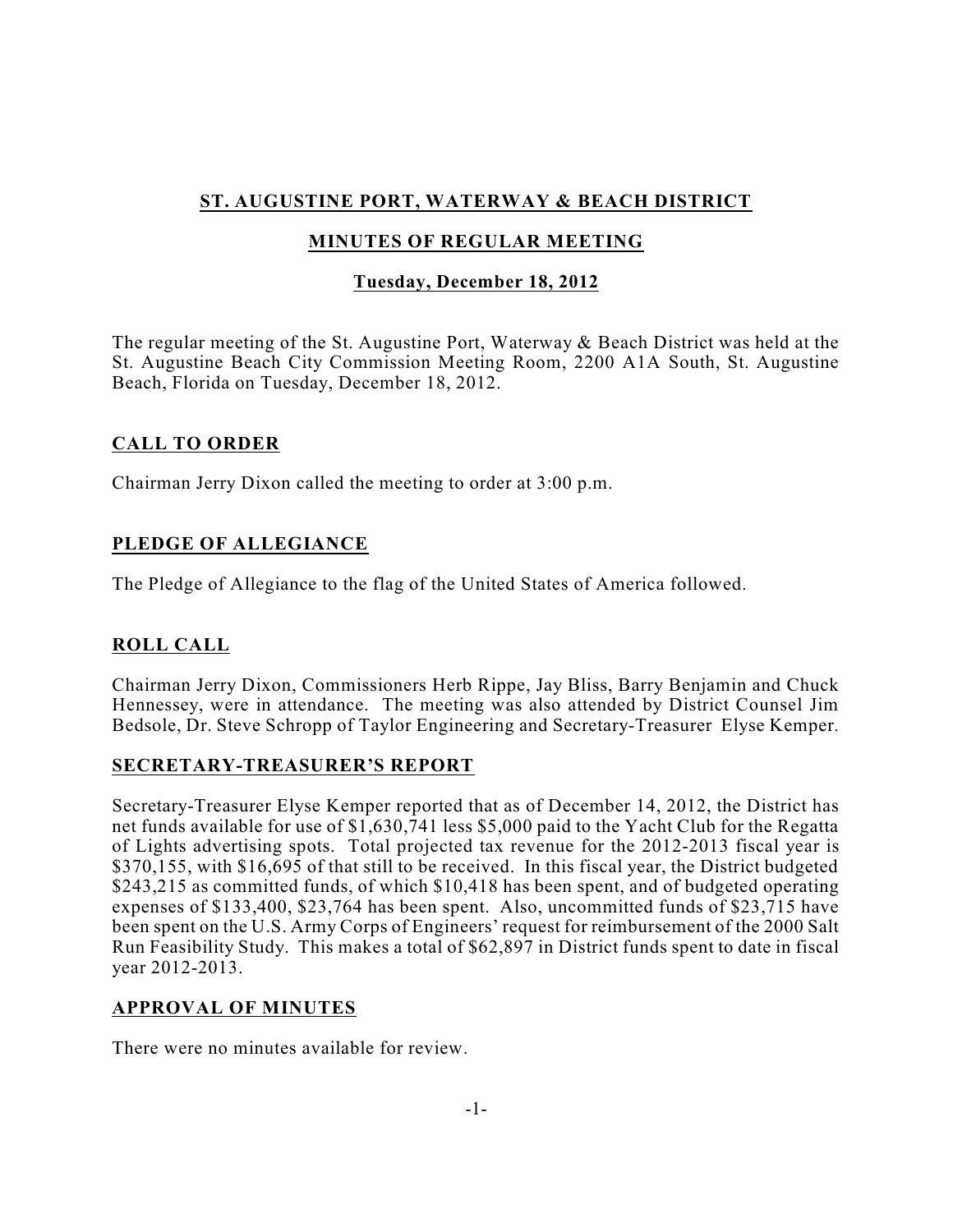### **ENGINEERING REPORT**

Dr. Steve Schropp delivered the report on behalf of Taylor Engineering. Dr. Schropp said a replacement sign for one of the markers in Salt Run has come in but has not been installed by the contractor. Commissioner Dixon questioned whether another contractor might act more quickly. Commissioner Rippe said the delay in action by contractors can cost the District money in wasted material. Dr. Schropp said there are few contractors available for small jobs such as this and that a larger package, such as replacing many markers, would draw more bidders. Commissioner Bliss said lack of marine equipment limits most contractors.

Dr. Schropp said he met with regulatory officials this month and submitted a revised template for the beach and dune area of the Summer Haven River restoration project. He expects further inquiries from both DEP and FWC after the first of the year and will respond accordingly.

He then discussed an amendment to Taylor's existing contract involving a new rate schedule previously provided to commissioners.

#### **Commissioner Benjamin made a motion, seconded by Chairman Dixon, to approve the new rate schedule for Taylor Engineering.**

Commissioner Rippe began discussion by pointing out the new rates represent an increase even though District revenues are decreasing yearly. Dr. Schropp then explained each line item in the amendment. Commissioner Benjamin said the actual increase in annual expense to the District would be a few hundred dollars. Commissioner Hennessey questioned whether the District was required to request proposals or bids for these services. District Counsel Jim Bedsole advised Commissioner Hennessey that the District was not considered a State agency and was not required to solicit bids under competitive bidding laws.

Dr. Schropp reminded commissioners that Taylor does not charge for attending monthly meetings. Commissioner Bliss said Taylor is a premier marine engineering firm and he appreciates their attending meetings free of charge. Commissioner Rippe agreed that Taylor does a great job for the District.

### **On a roll-call vote, commissioners unanimously approved Schedule A (2013 Revision) for Amendment No. 43 to the Taylor Engineering contract revising rates.**

Responding to a question by Commissioner Rippe, Dr. Schropp said the new Inlet Management Plan under development by the Department of Environmental Protection is still under internal review by that agency and that it remains DEP's intention to present the new IMP to District commissioners after the review is complete.

### **OLD BUSINESS**

#### **A. Dolphin Drive dredge amendment to budget.**

District Counsel Jim Bedsole presented a written resolution amending the 2012-2013 budget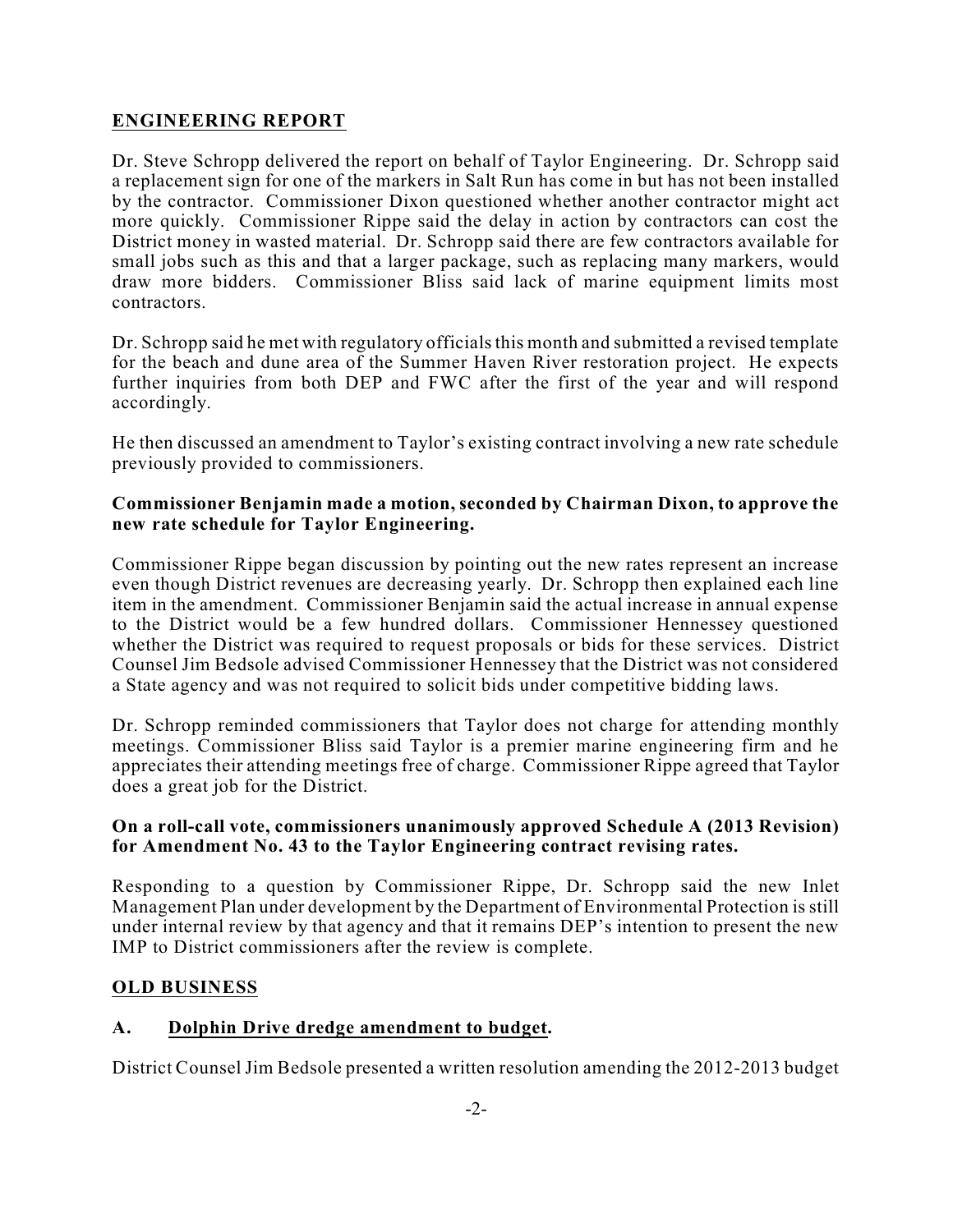to allow for the payment of \$35,750 to the City of St. Augustine for dredging the entrance channel of the boat basin at Dolphin Drive. Jim Piggott, City of St. Augustine, explained the City already has a permit and that it will oversee the job and payment of the contractor. Commissioner Bliss asked how the cost was determined. Mr. Piggott said it was based on a figure provided by Tim Ford and F&A Marine. He did not anticipate the cost going over that amount and it may be less upon completion. The resolution was approved at the District's regular meeting on November 20, 2012.

## **B. Salt Run Feasibility Cost Share Amendment to Budget.**

District Counsel Jim Bedsole presented a written resolution amending the 2012-2013 budget to allow \$23,715 to be paid to the U.S. Army Corps of Engineers for matching funds due under the Salt Run Feasibility Study Agreement dated September 8, 2000. The resolution was approved at the regular meeting of November 20, 2012 and was executed by the Chairman and Secretary.

## **C. Commission Handbook Update - Ken Krauter.**

Ken Krauter presented commissioners with updated handbook information and discussed the areas receiving updates. Commissioners thanked Mr. Krauter and requested he provide a copy to Commissioner Hennessey.

## **NEW BUSINESS**

### **A. City of St. Augustine-Request for funding of new motor-Commander Steve Fricke.**

Commander Steve Fricke, St. Augustine Police Department, explained that the only marine patrol boat owned by the City has lost its 3000 hour engine and has agreed to have a new engine with all attachments installed by the Homeland Security garage for \$24,332, pending approval of funding by the District. He added that for many years, the District provided the City with a supplement of about \$25,000 per year for overtime pay for marine officers which is largely unnecessary now because the City has a full-time marine officer paid for through the City. He said a used motor possessed by the City will not fit their patrol boat and that Homeland Security's price is very good.

Commissioner Dixon said the District relies on the City for derelict vessel removal and other enforcement activities, such as supervision of eighty percent of county boat ramp traffic. Commissioner Bliss said the City should have been setting aside money to repair their only patrol boat, especially since it must monitor the new mooring fields. Commander Fricke said the mooring fields are operated as a totally separate function from the Police Department and no money is available because this cost arose after the beginning of the new budget year.

Commissioner Benjamin suggested the City sell the used motor now in storage and give the proceeds to the District. Commander Fricke agreed to do that.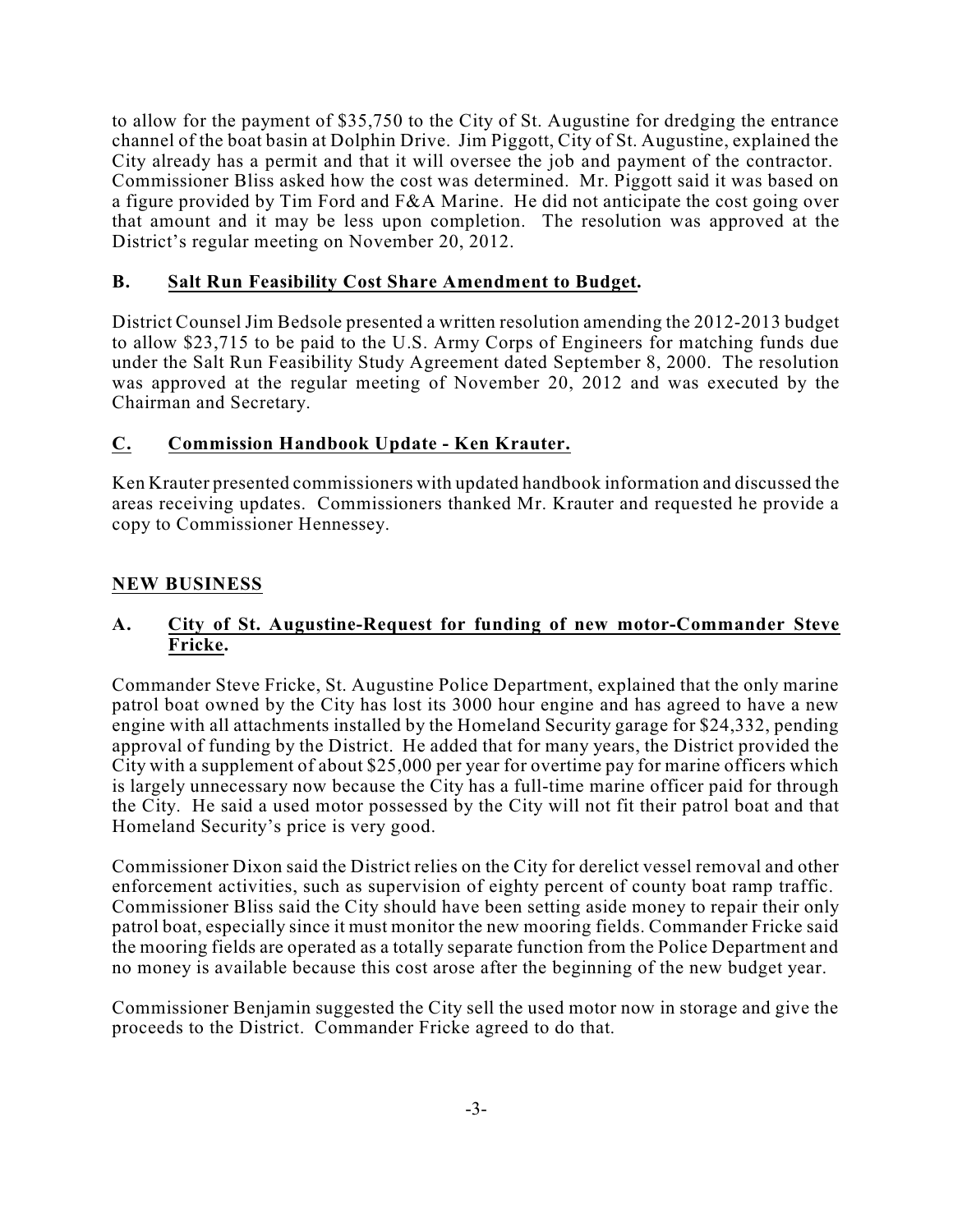Commissioner Hennessey suggested the money might be loaned to the City and repaid later. Commissioner Rippe suggested taking the money budgeted for City Police overtime pay and using it for this expense.

#### **A motion by Chairman Dixon, seconded by Commissioner Benjamin to pay for the new engine and upgrades to the St. Augustine Police patrol boat in the amount of \$24,332.59 passed by a 4 to 1 vote with Commissioner Bliss voting against.**

Secretary-Treasurer Elyse Kemper then asked commissioners if they intended this expenditure to come from non-budgeted funds. She explained that a budget amendment was necessary if the money did not come from a previously budgeted source.

**A motion by Chairman Dixon,seconded by Commissioner Benjamin, to take \$24,332.59 from the 2012-2013 budget line item for undefined marine projects passed by a 4 to 1 vote with Commissioner Bliss voting against, thereby avoiding the need for a budget amendment.**

### **B. Parks & Recreation Beach Services Update - Wil Smith & Billy Zeits.**

Wil Smith presented commissioners with a check from St. Johns County for \$17,499.85 representing one-half of the amount by which the Vilano Floating Dock had come in under budget. Commissioner Rippe commented he received reports the dock was listing and asked that the County inspect same. He and Commissioner Bliss each commented that there appeared to be little use of the dock as yet. Mr. Smith said the water taxi service operated Nights of Lights tours from the dock. Commissioners Benjamin and Hennessey each commented they believed usage will increase as the dock becomes known to the boating public and as Vilano Town Center continues to develop.

Billy Zeits, District Beach Services, reported his agency collected about \$900,000 last year in beach tolls which fund beach ramps, walkovers, cones, signs and turtle management in his agency alone, and that many other county agencies share the toll revenue. More than one million people visited our beaches last year and several times beaches were closed to parking because they were at capacity. He said there are now four full-time natural resource officers assigned to beaches and two full-time deputies. The number of citations issued is falling yearly as compliance increases. Next year the County intends to conduct a study to determine additional areas for possible off-beach parking. Also, all agencies are converting to the use of ATV's instead of traditional four-wheel drive vehicles for beach patrols.

In response to questions by Commissioner Dixon, Zeits said beach renourishment sand is remaining near or on the beach and that there is seawater under the pier again. He said the next renourishment project will be to restore sea oats between 11<sup>th</sup> Street and Pope Road.

In response to a question from Commissioner Rippe regarding beach driving, Zeits said driving has been limited mostly by State law and by the closure of beaches at Ft. Matanzas National Monument. Otherwise, the beaches have been closed several times this year because of flooding at ramps.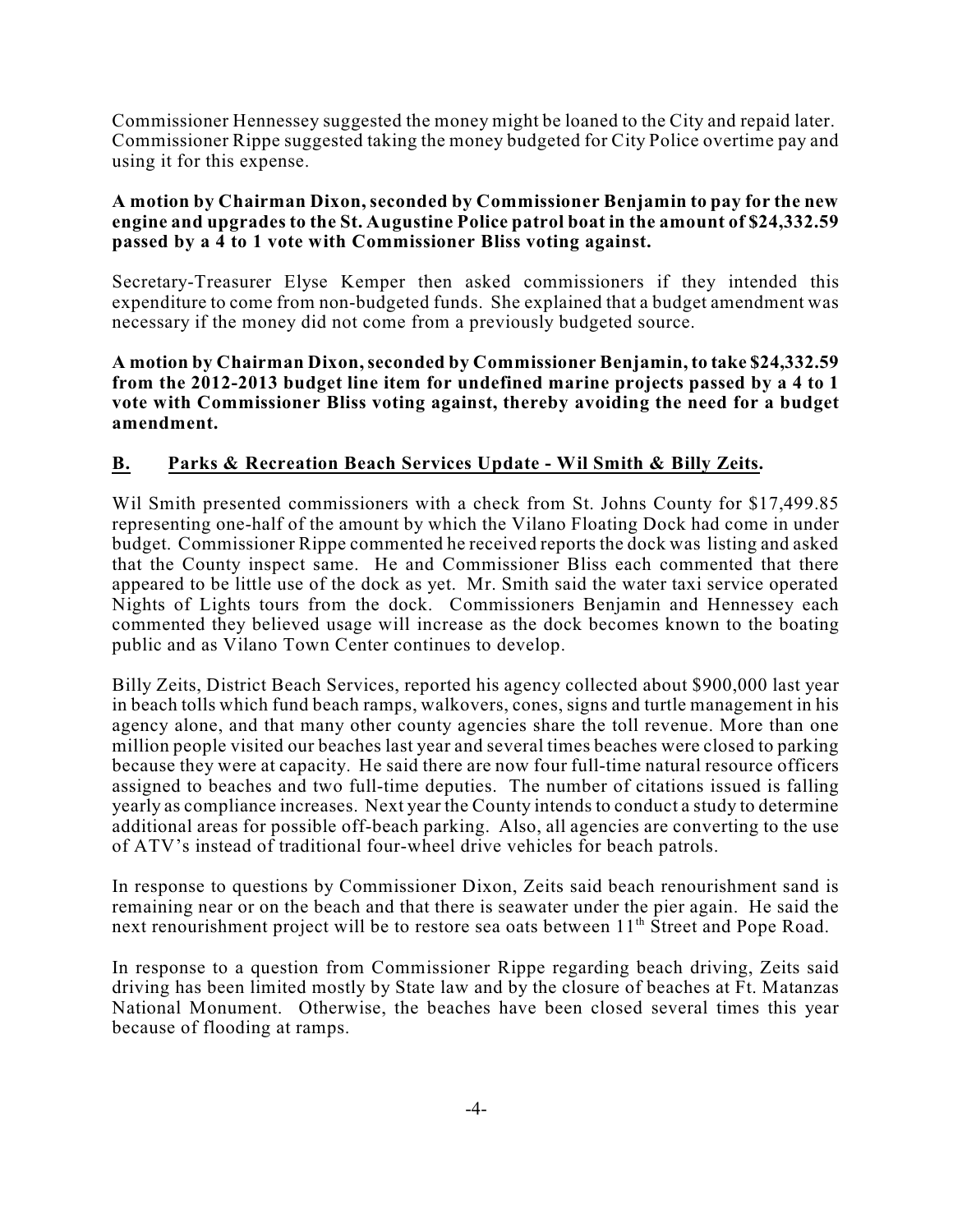### **C. Letter to NOAA re: Hydrographic survey - Ken Krauter.**

Ken Krauter explained a letter he wrote for Chairman Dixon to NOAA regarding the need for a hydrographic survey of District waters, including St. Augustine Inlet. Lieutenant Commander Butts, USCG, appeared and explained the letter was needed to substantiate the need to bring a survey vessel to St. Augustine. He said a survey of the inlet had been last completed in November, 2012, which showed a shoal interrupting the federal channel around markers 5 and 6, and that the Coast Guard will be relocating those markers in the very near future to reflect channel conditions. The NOAA survey will probably take place in February or March, 2013. Lt. Commander Butts also said the buoys, which are mostly made of foam plastic, will be reset to take advantage of the best navigational waters available in the inlet.

In response to a question by Commissioner Rippe, Lt. Commander Butts explained that the recent beaching of vessel "Raise the Bar" on Vilano Beach was because the vessel grounded in fog, damaging its propellers, then broke anchor and drifted onto the beach. The vessel has been removed.

Commissioners thanked Lt. Commander Butts and the Coast Guard for playing such an important role in keeping St. Augustine Inlet safe and passable to navigation.

### **PUBLIC COMMENT**

Lt. Steve Zukowski, FWC, said the owner of a derelict vessel north of the Vilano Bridge was found and offered the option of removing the vessel or face a citation and court appearance. He said two other vessels, the "Tiger Lily" and a Sea-Ray south of S.R. 312 are under investigation. He reported festivities for the Christmas regattas in St. Augustine and Palm Valley were not hampered by early fog conditions and that many agencies assisted in managing traffic at the events.

Lt. Zukowski spoke recently with an ornithologist from the FWC who will review the plans for the Summer Haven River Restoration as it affects the least tern nesting population. He plans to speak with him again in January and will report to the Commissioners.

Bob Masterson, 164 Pelican Reef Drive, St. Augustine, Florida, asked if it was determined whether the Corps of Engineers contractor dredged the federal channel through the area of buoy 5A. Chairman Dixon responded that County engineers had furnished a survey in October that showed a shoal remaining in the 5A area even though the County Commission had promised to dredge a 200 foot-wide and 30 foot deep channel in the federal right-of-way. Commissioner Dixon said the County was supposed to have coordinated with the Corps of Engineers but they missed 5A and refused to go back to it without additional cost. Commissioner Rippe said the Coast Guard failed to move 5A and the contractor simply cut around it. He said all the parties to the recent inlet litigation had agreed to cut the channel and that County Commission Chairman Ken Bryan had written the District a letter confirming this. Then, the County failed to oversee the work by the Corps of Engineers and this error was allowed to occur. Commissioner Hennessey said the Corps of Engineers was supposed to be the manager of the project but that they had been uninformed about it from the very beginning.